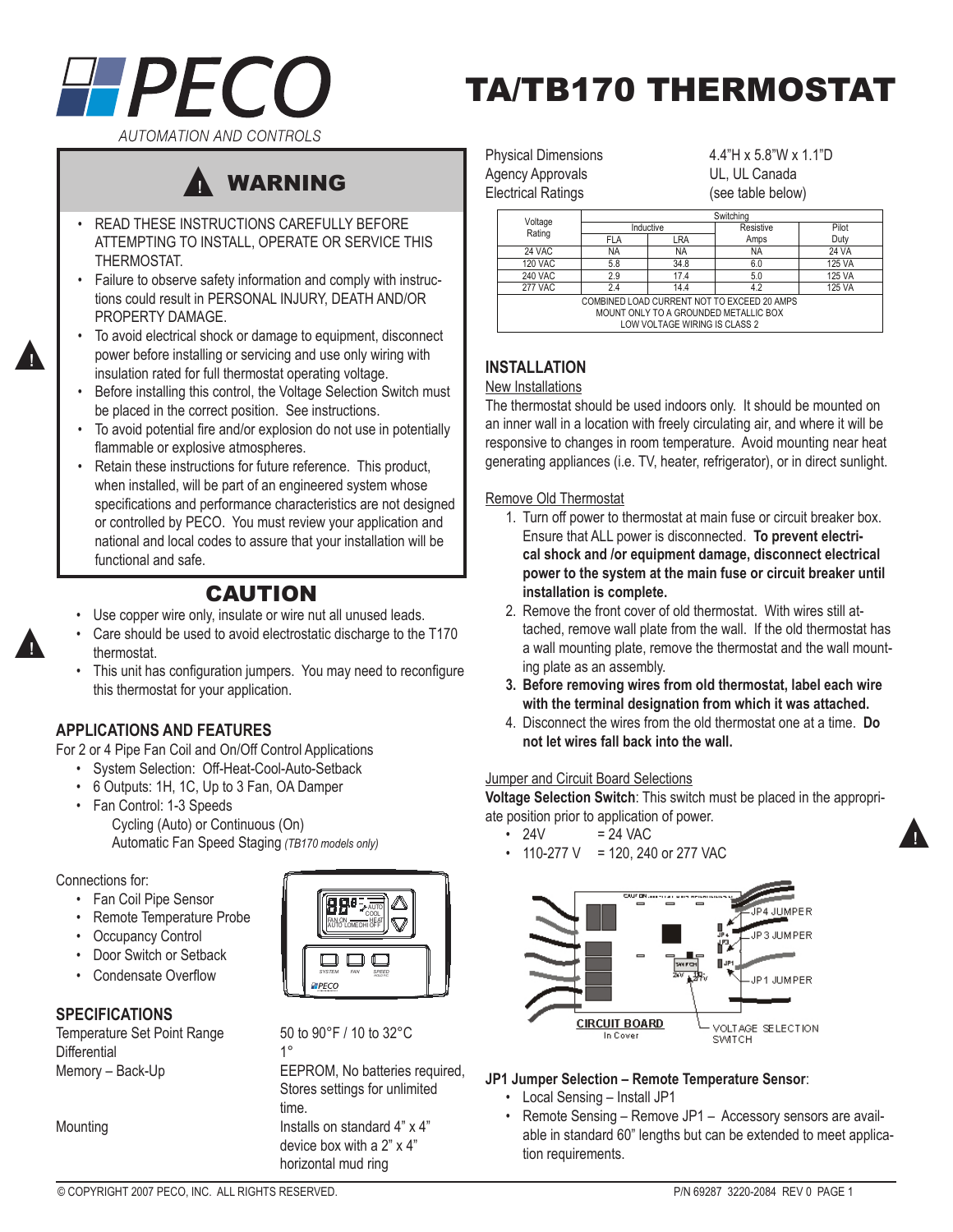

**JP3 Jumper Selection – HVAC Setback Systems**: The JP3 jumper allows the T170 to be configured for Setback, Occupancy Detection or Door Switch Only Occupancy Operations. For further descriptions of these conditions please see the Technical/Application Section.

- Setback Operation Remove JP3 •
- Occupancy Detection Install JP3 •
- Door Switch Only Install JP3 •

**JP4 Jumper Selection – 2 or 4 Pipe Operation**: Connection of a pipe sensor will change the operation of the outputs as shown in the table below. (See Technical Notes for further information on Pipe Sensor Operation)

- 2-Pipe Operation Install JP4 The thermostat will permanently disable the Secondary Output and disables system and fan invalid modes.
- 4-Pipe Operation Remove JP4 Both the Main Output (COOL) and Secondary Output (HEAT) will be available. •

| JP4<br><b>Selection</b>                     | Pipe<br>Sensor<br>Water<br>Temp | Aqua<br><b>Stat</b>           | <b>Main Output</b><br>(Blue Wire) | Secondary<br>Output<br>(Red Wire) |  |  |
|---------------------------------------------|---------------------------------|-------------------------------|-----------------------------------|-----------------------------------|--|--|
| 2-Pipe                                      | COLD                            | Open                          | Cooling ONLY                      | <b>Disabled</b>                   |  |  |
| JP4-ON                                      | HOT                             | Closed                        | <b>Heating ONLY</b>               | <b>Disabled</b>                   |  |  |
| 4-Pipe<br>COLD                              |                                 | Open                          | Cooling                           | Heating                           |  |  |
| JP4-OFF                                     | <b>HOT</b>                      | <b>Heating ONLY</b><br>Closed |                                   | <b>Disabled</b>                   |  |  |
| * Fan will not cycle on for disabled modes. |                                 |                               |                                   |                                   |  |  |

**Condensate Overflow Interrupt** - The remote probe input can be used with a condensate overflow interrupt switch (CO), either in conjunction with a remote probe (normally closed CO switch) or with local sensing (normally open CO switch). When the condensate switch activates, the T170 will display the service wrench and disable all outputs



#### **WIRING DIAGRAM**



#### Mounting Thermostat

- 1. Thermostat mounts to a  $4$ " x  $4$ " box with a  $2$ " x  $4$ " mud ring. Adapter wall plates are available if needed.
- 2. Pull wires through the hole of the thermostat base.
- 3. Mount thermostat base to the wall using the enclosed mounting screws. Tighten screws evenly but do not over tighten.
- 4. Verify that the circuit board is firmly snapped into the cover and has not been dislodged during handling.
- 5. Match and connect equipment wire thermostat using the appropriate wiring schematic as shown at the bottom of the page on the left-hand side.
- 6. Wire nut all unused wires or terminate properly according to local building codes.
- 7. Mount the base to the mud ring and install the cover assembly. Firmly press cover to engage the cover locking snaps. Should the cover need to be removed in the future, use a flat edged tool to put pressure on the base sides. This will release the four side latches.
- 8. Turn on power to equipment.



T170 Cover Assembly

#### System Check-out

- 1. After wiring and installation is complete, energize the system.
- 2. Set fan to ON. Select each fan speed (TA170 Models) to verify operation.
- 3. Set the System button to AUTO, or available selection.
- 4. Using the UP arrow, adjust temperature more than 5°F above the room temperature to cycle on heating.
- 5. Using the DOWN arrow adjust the temperature to 5°F below room temperature to cycle on cooling.

Note: If the thermostat is set to utilize a time-based purge cycle (Service menu 16), the thermostat will conduct a 3-min purge on initial start-up if a pipe sensor is connected.

## **THERMOSTAT CONFIGURATION / SERVICE MENU**

To enter the Service Menu press the UP and DOWN arrows simultaneously for five (5) seconds. The current display icon will be turned off. Service menu numbers 1 through 17 are available. Push the SYSTEM button to move to the next Service Menu number. The UP and DOWN arrow keys will scroll through your range of options for each feature. The selection that is flashing is the one you are selecting. All changes to the Service Menu are automatically saved when the system times out. Please refer to the service menu table on page three.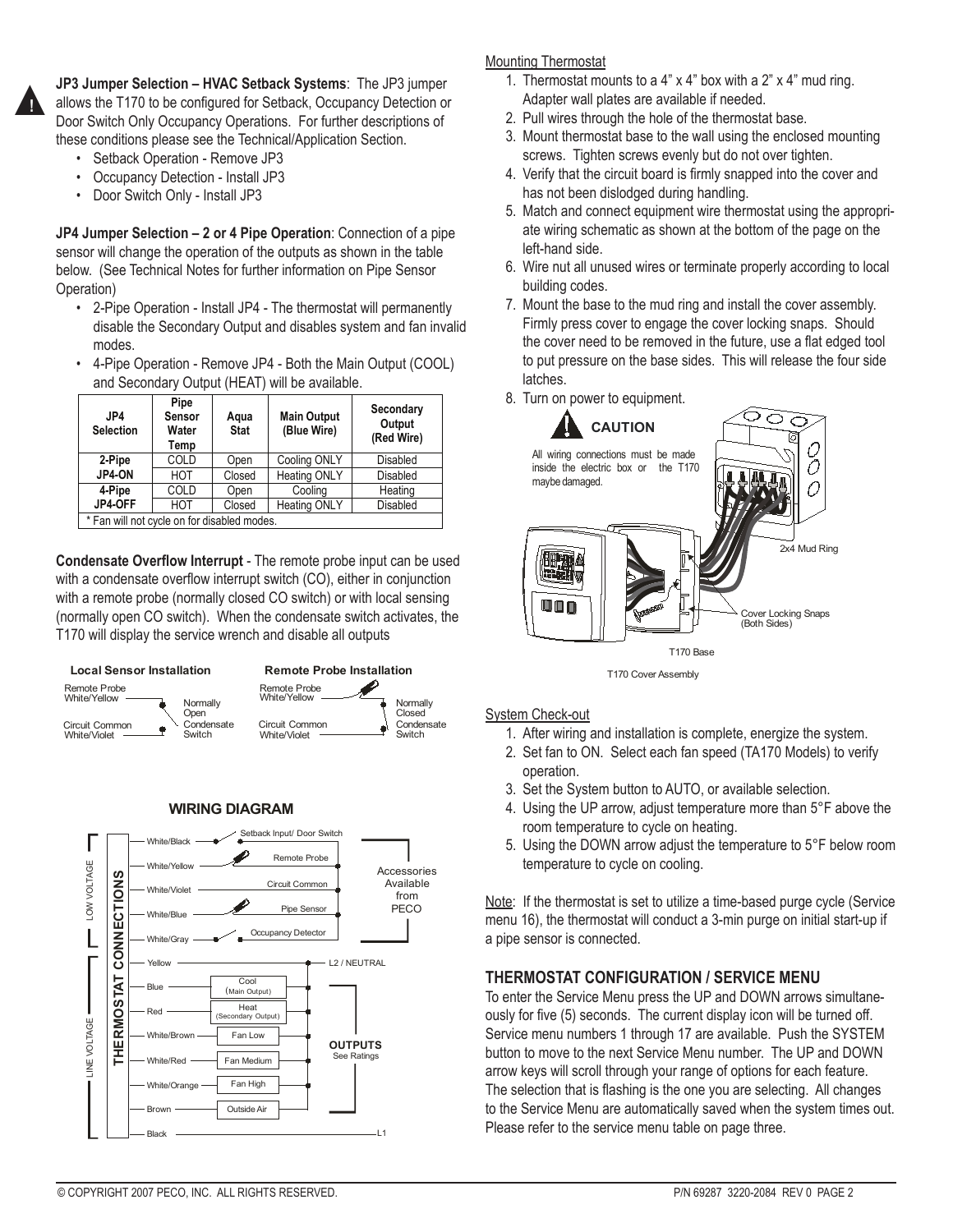| Menu<br>#      | Feature                                      | Range                                                                     | Std. Model<br><b>Default</b> | Increment                      | <b>Description / Comments</b>                                                                                                                                                                                                  |  |
|----------------|----------------------------------------------|---------------------------------------------------------------------------|------------------------------|--------------------------------|--------------------------------------------------------------------------------------------------------------------------------------------------------------------------------------------------------------------------------|--|
| $\mathbf{1}$   | F/C                                          | °F or °C                                                                  | °F                           | °F                             | Determines temperature displays in Fahrenheit or Celsius.                                                                                                                                                                      |  |
| $\overline{2}$ | <b>Default Display</b>                       | Zone Temp<br>Set Point                                                    | Zone Temp                    |                                | Choose if you want the Set-Point or Zone (room) temperature to be the primary display on the thermostat.                                                                                                                       |  |
| 3              | Fan Off Delay                                | $0 - 255$ Seconds                                                         | 0                            | 1 Second                       | The amount of time (in seconds) the lowest available fan speed will run after the thermostat outputs are disabled.                                                                                                             |  |
| 4              | Range Low                                    | 50 - 90°F, 10 - 32°C                                                      | 50°F                         | 1°F, .5°C                      | The lowest selectable temperature Set-Point value.                                                                                                                                                                             |  |
| 5              | Range High                                   | 50 - 90°F, 10 - 32°C                                                      | 90°F                         | $1^{\circ}$ F, .5 $^{\circ}$ C | The highest selectable temperature Set-Point value.                                                                                                                                                                            |  |
| 6              | <b>Setback Low</b>                           | <b>OFF</b><br>50 - 82°F, 11-27°C                                          | $55^{\circ}$ F               | $1^{\circ}$ F, .5 $^{\circ}$ C | The temperature Set-Point value you want the thermostat to Heat to when the T170 is in the Setback mode.                                                                                                                       |  |
| $\overline{7}$ | Setback High                                 | <b>OFF</b><br>58 - 90°F, 15 - 31°C                                        | $90^{\circ}$ F               | $1^{\circ}$ F, .5 $^{\circ}$ C | The temperature Set-Point value you want the thermostat to Cool to when the T170 is in the Setback mode.                                                                                                                       |  |
| 8              | Zone Temp<br><b>Offset</b>                   | +/- 9°F, +/- 4.5°C                                                        | $0^{\circ}F$                 | $1^{\circ}$ F, .5 $^{\circ}$ C | Zone Temperature offset adjusts the sensed Zone Temperature reading from the A to D converter, allowing calibration in the field.                                                                                              |  |
| 9              | <b>Keypad Lock</b>                           | ON <sub>1</sub><br>ON <sub>2</sub><br><b>OFF</b>                          | <b>OFF</b>                   |                                | Allows you to choose what the occupant can access. The Service Menu is still available if Key Pad Lock Out is ON.<br>ON1 = Disables Sys/FAN/Status<br>$ON$ 2 = Disables all buttons<br>OFF = No keypad lock out.               |  |
| 10             | Fan Mode                                     | FAN ON<br><b>FAN AUTO</b><br>FAN ON or AUTO                               | ON or AUTO                   |                                | ON = Fan is always on, regardless of demand.<br>AUTO = Fan is only on with heating or cooling demand.<br>ON or AUTO = User can choose either selection.                                                                        |  |
| 11             | <b>Fan Speeds</b>                            | 1 - High<br>2 - Low and High<br>3 - Low, Med, High                        | 3                            |                                | 1 Speed = Fan High<br>2 Speed = Fan Low and Fan High<br>3 Speeds = Fan Low, Medium, and High                                                                                                                                   |  |
| 12             | <b>System Mode</b>                           | Off. Auto<br>Off, Heat, Cool, Auto<br>Off, Heat, Cool<br>Heat. Cool. Auto | Off, Heat,<br>Cool, Auto     |                                | Allows you to determine what system modes the occupant can select.                                                                                                                                                             |  |
| 13             | <b>Controlled Off</b><br>or Off Override     | ON - Enable<br>OFF - Disable                                              | <b>OFF</b>                   |                                | When ON, the unit will control to the Setback Set-Points and override the user mode setting of OFF if the room temperature is equal<br>to or above the Cool Setback Set-Point or equal to or below the Heat Setback Set-Point. |  |
| 14             | <b>Front Panel</b><br><b>Setback Control</b> | ON - Enable<br>OFF - Disable                                              | OFF                          | L.                             | When enabled / ON, SETBACK is shown as an available System mode selection. If SETBACK mode is selected, the thermostat will<br>control to the current Setback Heat and Setback Cool Set Points.                                |  |
| 15             | <b>Cycled Outside</b><br>Air (OA) Damper     | ON - Continuous<br>OFF - Cycles                                           | OFF<br>Cycles with<br>Demand |                                | OFF - Cycled = OA output cycles with active heat or cool demand.<br>ON - Continuous = OA output is active anytime the thermostat is out of the OFF mode.                                                                       |  |
| 16             | <b>Temp Based</b><br>Purge Cycle             | ON = Temp. Based<br>OFF = Time Based                                      | OFF<br><b>Time Based</b>     | L,                             | Determines if the Purge Cycle will be Temperature or Time based.                                                                                                                                                               |  |
| 17             | <b>Dead Band</b><br>Adjustment               | 3 to 10°F.<br>1.5 to 5°C                                                  | $3^{\circ}F$                 | 1°F. .5°C                      | A changeover deadband value prevents short cycling between Heating and Cooling modes. The value is adjustable to meet various<br>HVAC system requirements.                                                                     |  |

## **USER OPERATION**

- All changes are saved when the thermostat times out.
- Fan and System user selectable options are determined in the Service Menu.

**Room Temp. and Adjustable Set Point (desired) Temp.**: Unless adjusted in the Service Menu, the thermostat displays the current room (Zone) temperature. To adjust the desired room temperature (set point value), press either the UP or DOWN arrow key.

**System Button Operation**: Continue to press the System button to change the current (flashing) system mode.

- OFF: All thermostat outputs are disabled.
- HEAT: The thermostat operates as a Heating only thermostat.
- COOL: The thermostat operates as a Cooling only thermostat. •
- AUTO: The thermostat automatically selects the appropriate Heat or Cool mode depending upon the Set Point (Desired Temp) and Zone Temperature (Actual Temp).
- SETBACK: If enabled in Service Menu 14, SETBACK will display as an available mode selection. This mode is an energy saving feature that minimizes heating and cooling when the room is not occupied. The thermostat will control to the SETBACK Heat •

and Cool Set Points, rather than the standard Set Points. When a demand for heating and cooling exists, the fan will run at the lowest speed. When in SETBACK, the display will show the room temperature along with the SETBACK icon. Key presses will have no effect on the Setback operation except for the System Switch Selection button, which allows the user to exit this mode.

**Fan Button Operation**: Continue to press the Fan button to change the current (flashing) fan mode.

- ON: Fan is on continuously, even if no demand for heating or cooling exists.
- AUTO: Fan cycles with active demand for heating and cooling. •

## **Speed or F/C Operation**:

- SPEED: For units with a speed button (TA170 Models), the user can choose the desired fan speed by pressing the speed button. If you are operating a TA170 configured with only 1 speed fan, this button is disabled.
- F/C HOLD: On units with F/C HOLD below the SPEED icon (TA170 Models), hold button for 5 seconds to toggle the display between Fahrenheit and Celsius readings.
- F/C: Push button to toggle between Fahrenheit and Celsius scale •